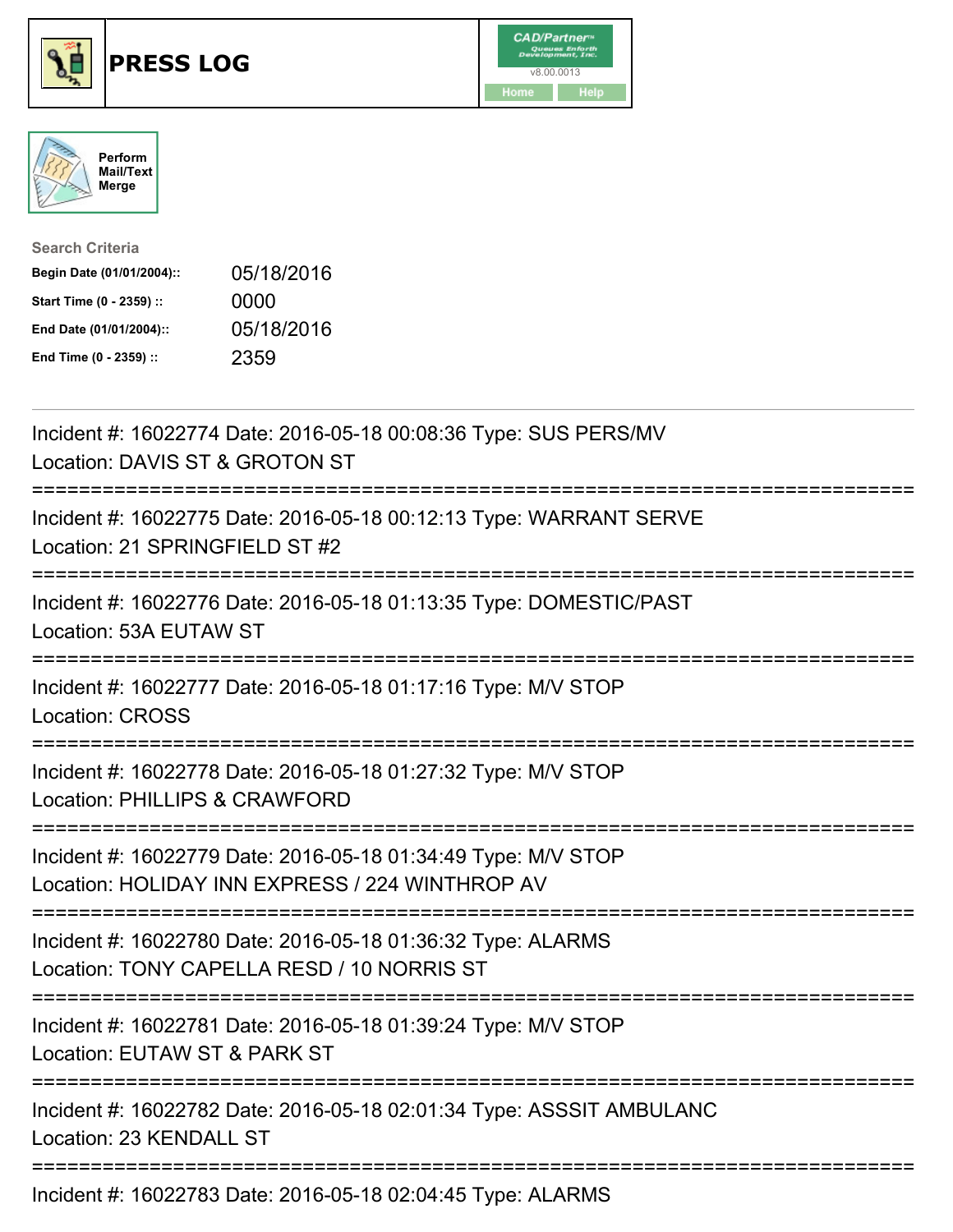| Location: COMMONWEATH HONDA / 1 COMMONWEALTH DR                                                                               |
|-------------------------------------------------------------------------------------------------------------------------------|
| Incident #: 16022784 Date: 2016-05-18 02:06:52 Type: SUS PERS/MV<br>Location: 83 JAMAICA ST                                   |
| Incident #: 16022785 Date: 2016-05-18 02:17:51 Type: BUILDING CHK<br>Location: MICHAEL'S MOTOR SALES, INCORP / 54 WINTHROP AV |
| Incident #: 16022786 Date: 2016-05-18 02:18:39 Type: M/V STOP<br>Location: COMMON ST & LAWRENCE ST<br>---------------------   |
| Incident #: 16022787 Date: 2016-05-18 02:20:02 Type: BUILDING CHK<br>Location: CVS PHARMACY / 266 BROADWAY                    |
| Incident #: 16022793 Date: 2016-05-18 02:25:53 Type: BUILDING CHK<br>Location: CROSS ST & BROADWAY AV                         |
| Incident #: 16022788 Date: 2016-05-18 02:26:05 Type: BUILDING CHK<br>Location: SUPERIOR CLEANERS / 37 ESSEX ST                |
| Incident #: 16022789 Date: 2016-05-18 02:27:08 Type: BUILDING CHK<br>Location: BROTHERS JEWELRY / COMMON ST & JACKSON ST      |
| Incident #: 16022790 Date: 2016-05-18 02:27:57 Type: BUILDING CHK<br>Location: SAM'S FOOD STORE / 389 BROADWAY                |
| Incident #: 16022791 Date: 2016-05-18 02:28:22 Type: BUILDING CHK<br>Location: AUTO ZONE / 380 BROADWAY                       |
| Incident #: 16022792 Date: 2016-05-18 02:28:51 Type: BUILDING CHK<br>Location: SEVEN ELEVEN / 370 BROADWAY                    |
| Incident #: 16022794 Date: 2016-05-18 02:36:29 Type: M/V STOP<br>Location: FOSTER ST & MARKET ST                              |
| Incident #: 16022795 Date: 2016-05-18 02:37:19 Type: BUILDING CHK<br>Location: SPEEDWAY / ARLINGTON ST & BROADWAY             |
| Incident #: 16022796 Date: 2016-05-18 02:38:31 Type: M/V STOP<br>Location: BROADWAY & MANCHESTER ST                           |
| $Incidont #: 16022700 Data: 2016 05 18 02:40:10 Two: MM/ETOD$                                                                 |

Incident #: 16022799 Date: 2016-05-18 02:40:10 Type: M/V STOP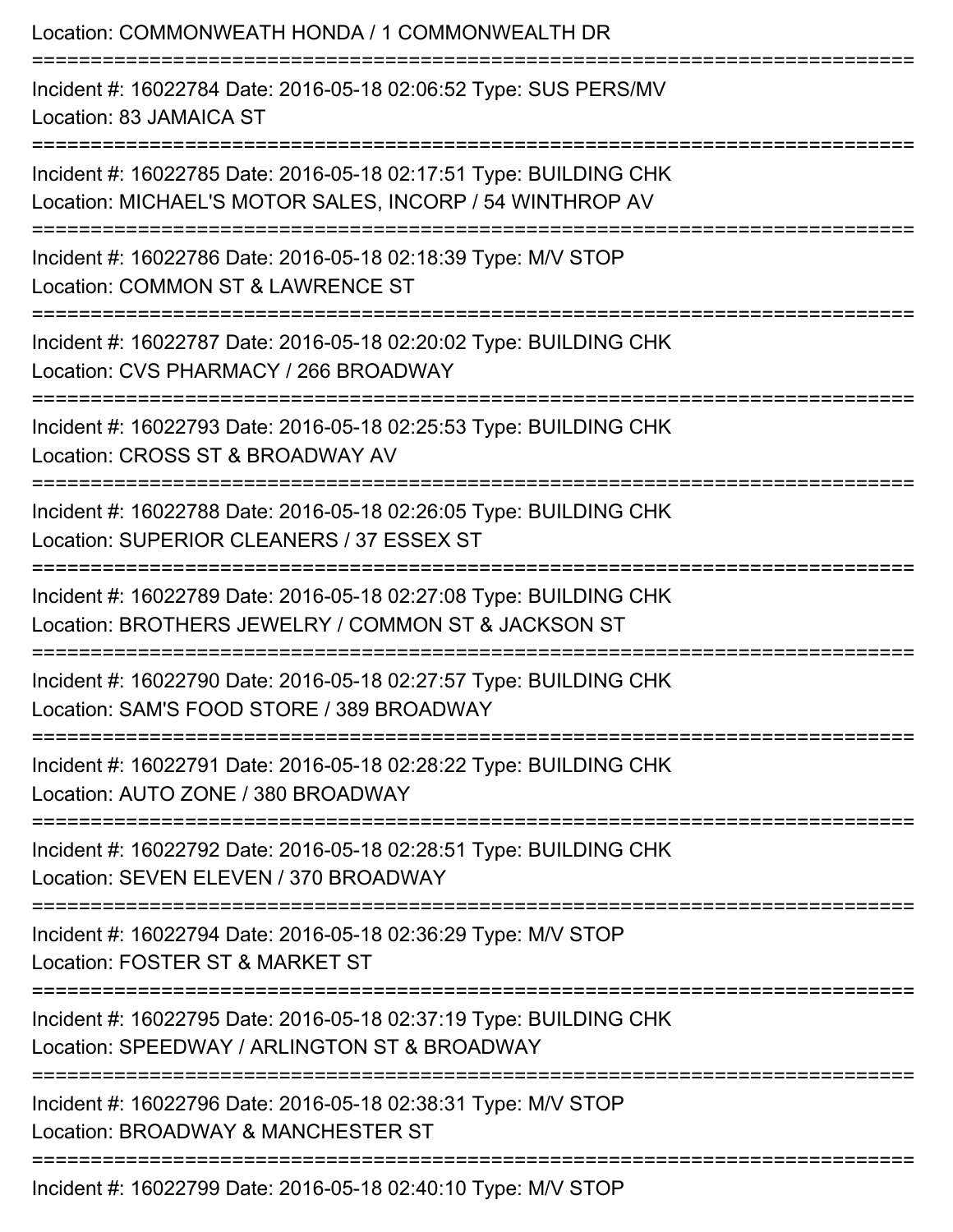| Incident #: 16022797 Date: 2016-05-18 02:40:56 Type: BUILDING CHK<br>Location: 703 HAVERHILL ST                     |
|---------------------------------------------------------------------------------------------------------------------|
| Incident #: 16022798 Date: 2016-05-18 02:42:27 Type: TOW/REPOSSED<br>Location: 56 HOBSON ST                         |
| Incident #: 16022800 Date: 2016-05-18 02:44:37 Type: BUILDING CHK<br>Location: SAMMYS BARBER SHOP / 326 LAWRENCE ST |
| Incident #: 16022801 Date: 2016-05-18 02:47:02 Type: M/V STOP<br><b>Location: 8 JENNINGS ST</b>                     |
| Incident #: 16022803 Date: 2016-05-18 02:54:59 Type: BUILDING CHK<br>Location: BREEN SCHOOL / 114 OSGOOD ST         |
| Incident #: 16022802 Date: 2016-05-18 02:56:54 Type: ALARM/BURG<br>Location: HENNESSEY SCHOOL / 122 HANCOCK ST      |
| Incident #: 16022804 Date: 2016-05-18 03:00:47 Type: BUILDING CHK<br>Location: DUNKIN DONUTS / 581 ANDOVER ST       |
| Incident #: 16022805 Date: 2016-05-18 03:02:45 Type: BUILDING CHK<br>Location: CROWN FRIED CHICKEN / 205 BROADWAY   |
| Incident #: 16022806 Date: 2016-05-18 03:29:35 Type: M/V STOP<br>Location: BROADWAY & TREMONT ST                    |
| Incident #: 16022807 Date: 2016-05-18 03:36:00 Type: ASSSIT AMBULANC<br>Location: 331 SALEM ST #B                   |
| Incident #: 16022808 Date: 2016-05-18 03:40:50 Type: BUILDING CHK<br>Location: AFFAIRS CATERING / 180 COMMON ST     |
| Incident #: 16022809 Date: 2016-05-18 03:43:03 Type: M/V STOP<br>Location: LOWELL & AMES                            |
| Incident #: 16022810 Date: 2016-05-18 03:51:27 Type: BUILDING CHK<br>Location: 99 AMES ST                           |
| Incident #: 16022811 Date: 2016-05-18 04:00:48 Type: M/V STOP                                                       |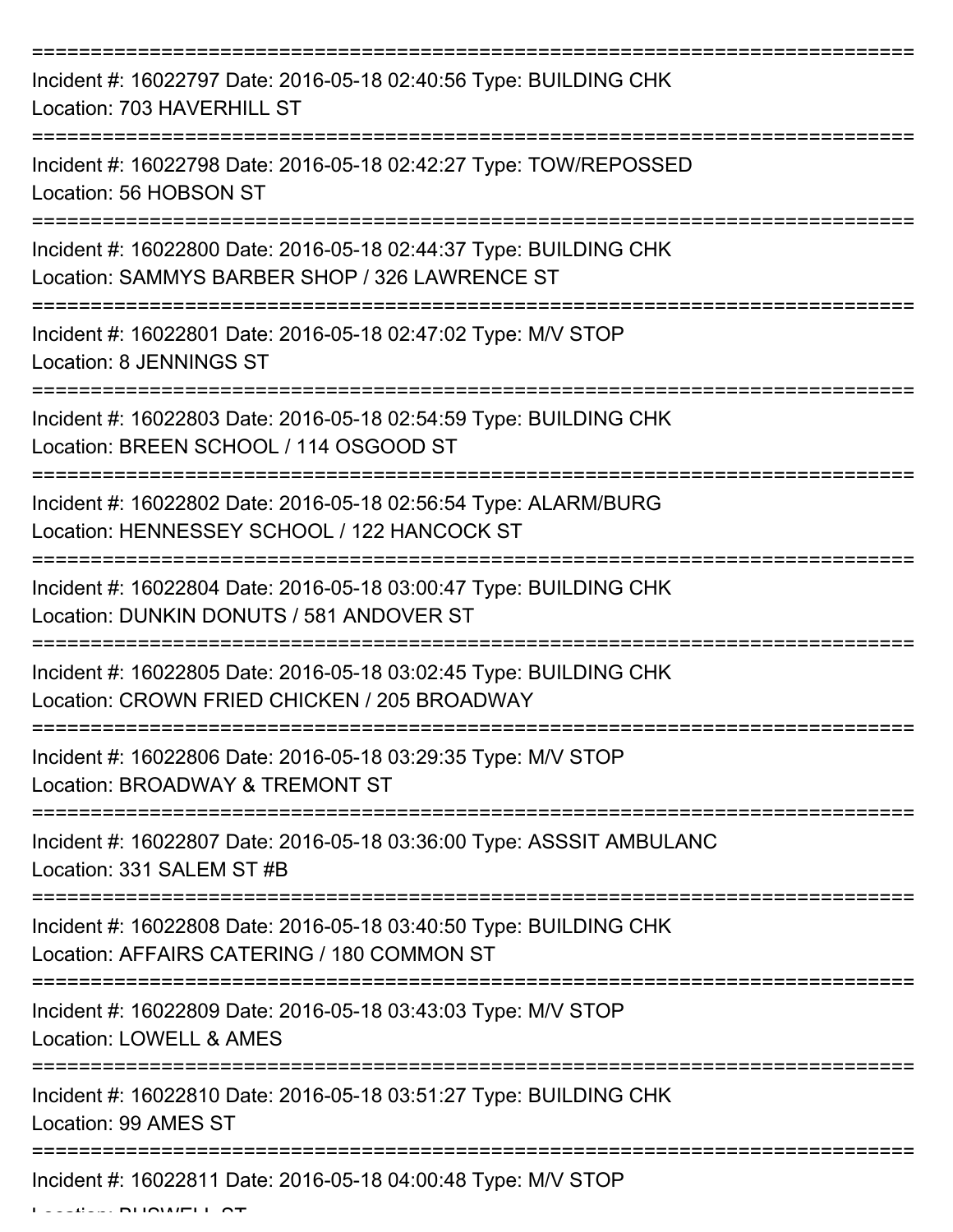| Incident #: 16022812 Date: 2016-05-18 04:02:39 Type: M/V STOP<br>Location: AMESBURY ST & CANAL ST                            |
|------------------------------------------------------------------------------------------------------------------------------|
| Incident #: 16022813 Date: 2016-05-18 04:04:10 Type: M/V STOP<br>Location: NEWTON ST & SALEM ST                              |
| Incident #: 16022814 Date: 2016-05-18 04:05:07 Type: BUILDING CHK<br>Location: GENCO BUILDERS + DEVELOPERS / 65 MERRIMACK ST |
| Incident #: 16022815 Date: 2016-05-18 04:08:08 Type: BUILDING CHK<br>Location: GUTY MARKET / 117 NEWBURY ST                  |
| Incident #: 16022816 Date: 2016-05-18 04:15:24 Type: AMBULANCE ASSSI<br>Location: 1 TREMONT ST #3                            |
| Incident #: 16022817 Date: 2016-05-18 04:27:26 Type: ALARM/BURG<br>Location: ELAINES FISH + CHIP / 234 HAMPSHIRE ST          |
| Incident #: 16022818 Date: 2016-05-18 05:17:25 Type: SUS PERS/MV<br>Location: HAVERHILL ST & RESERVOIR TER                   |
| Incident #: 16022819 Date: 2016-05-18 05:28:48 Type: M/V STOP<br>Location: BROADWAY & ESSEX ST                               |
| Incident #: 16022820 Date: 2016-05-18 05:29:42 Type: BUILDING CHK<br>Location: 491 HAVERHILL ST                              |
| Incident #: 16022821 Date: 2016-05-18 05:29:48 Type: BUILDING CHK<br>Location: TENARES TIRE / 348 BROADWAY                   |
| Incident #: 16022822 Date: 2016-05-18 05:32:47 Type: BUILDING CHK<br>Location: VALLEY FORUM / 654 S UNION ST                 |
| Incident #: 16022823 Date: 2016-05-18 05:40:41 Type: M/V STOP<br>Location: ARLINGTON ST & CHELMSFORD ST                      |
| Incident #: 16022824 Date: 2016-05-18 05:45:32 Type: BUILDING CHK<br>Location: LA VEGA MARKET / 252 LAWRENCE ST              |
| Incident #: 16022825 Date: 2016-05-18 05:46:26 Type: M/V STOP                                                                |

Location: BDOADWAV & HAVEDHILL ST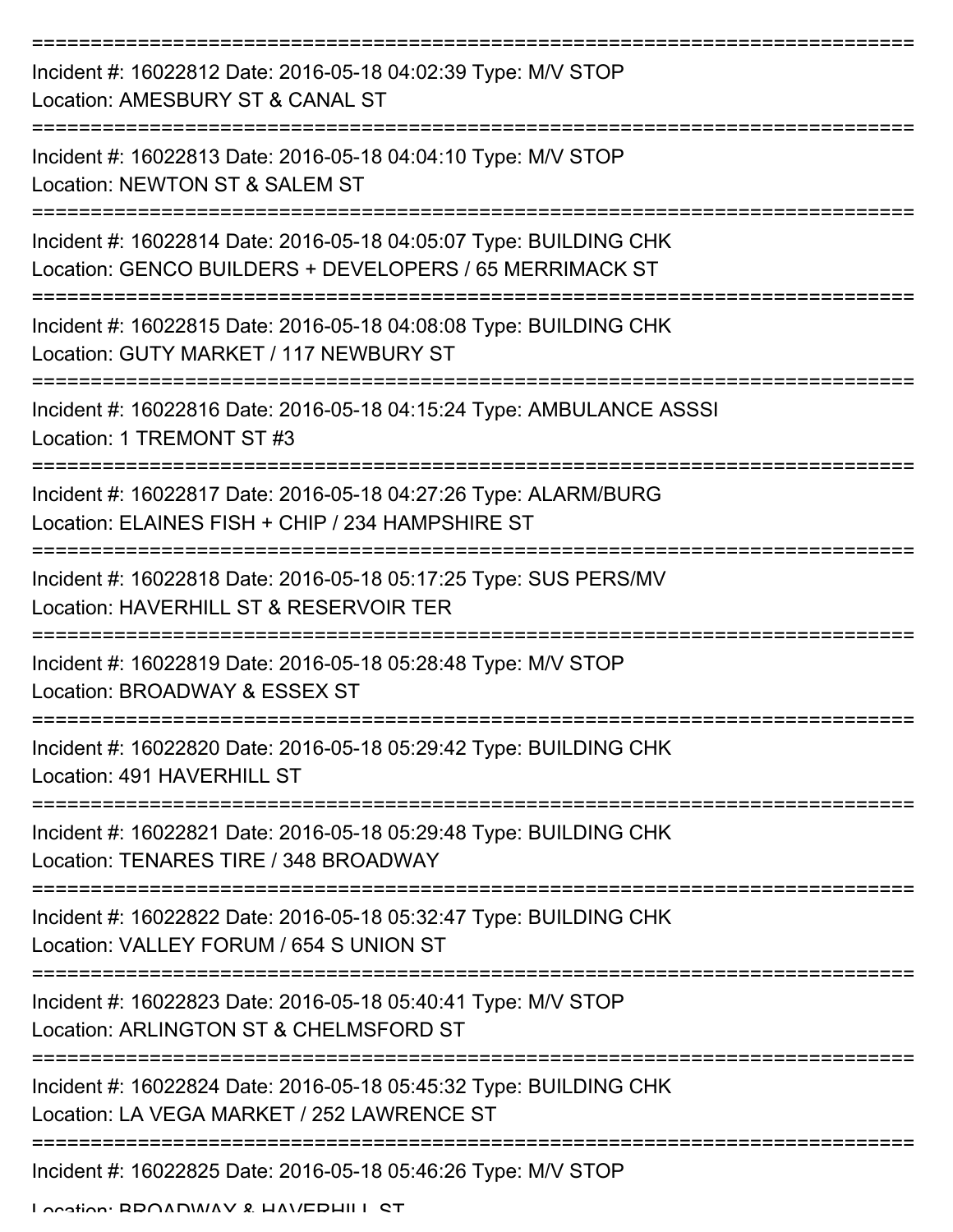| Incident #: 16022826 Date: 2016-05-18 05:53:19 Type: ALARMS<br>Location: 234 HAMPSHIRE ST<br>:==========                        |
|---------------------------------------------------------------------------------------------------------------------------------|
| Incident #: 16022827 Date: 2016-05-18 06:02:07 Type: AUTO ACC/NO PI<br>Location: 1 OXFORD ST<br>-----------------               |
| Incident #: 16022828 Date: 2016-05-18 06:10:05 Type: AUTO ACC/NO PI<br>Location: 1 ASH ST                                       |
| Incident #: 16022829 Date: 2016-05-18 06:17:04 Type: M/V STOP<br>Location: MERRIMACK ST & PARKER ST                             |
| Incident #: 16022830 Date: 2016-05-18 06:26:09 Type: M/V STOP<br>Location: BELKNAP ST & EVERETT ST                              |
| Incident #: 16022831 Date: 2016-05-18 06:31:10 Type: M/V STOP<br>Location: BOWDOIN ST & S BROADWAY                              |
| Incident #: 16022832 Date: 2016-05-18 06:33:47 Type: M/V STOP<br><b>Location: CENTRAL BRIDGE</b>                                |
| Incident #: 16022833 Date: 2016-05-18 06:36:04 Type: MEDIC SUPPORT<br>Location: 6 INMAN ST #25                                  |
| Incident #: 16022834 Date: 2016-05-18 06:51:51 Type: M/V STOP<br>Location: 451 MT VERNON ST                                     |
| Incident #: 16022835 Date: 2016-05-18 07:00:27 Type: PARK & WALK<br>Location: 205 BROADWAY                                      |
| Incident #: 16022837 Date: 2016-05-18 07:03:59 Type: CLOSE STREET<br>Location: FOSTER ST & SALEM ST                             |
| --------------------------<br>Incident #: 16022836 Date: 2016-05-18 07:04:02 Type: ASSSIT AMBULANC<br>Location: 3 STEVENS ST #A |
| Incident #: 16022838 Date: 2016-05-18 07:08:18 Type: M/V STOP<br>Location: AVON ST & E HAVERHILL ST                             |
| Incident #: 16022839 Date: 2016-05-18 07:10:31 Type: CLOSE STREET                                                               |

Location: 499 S UNION ST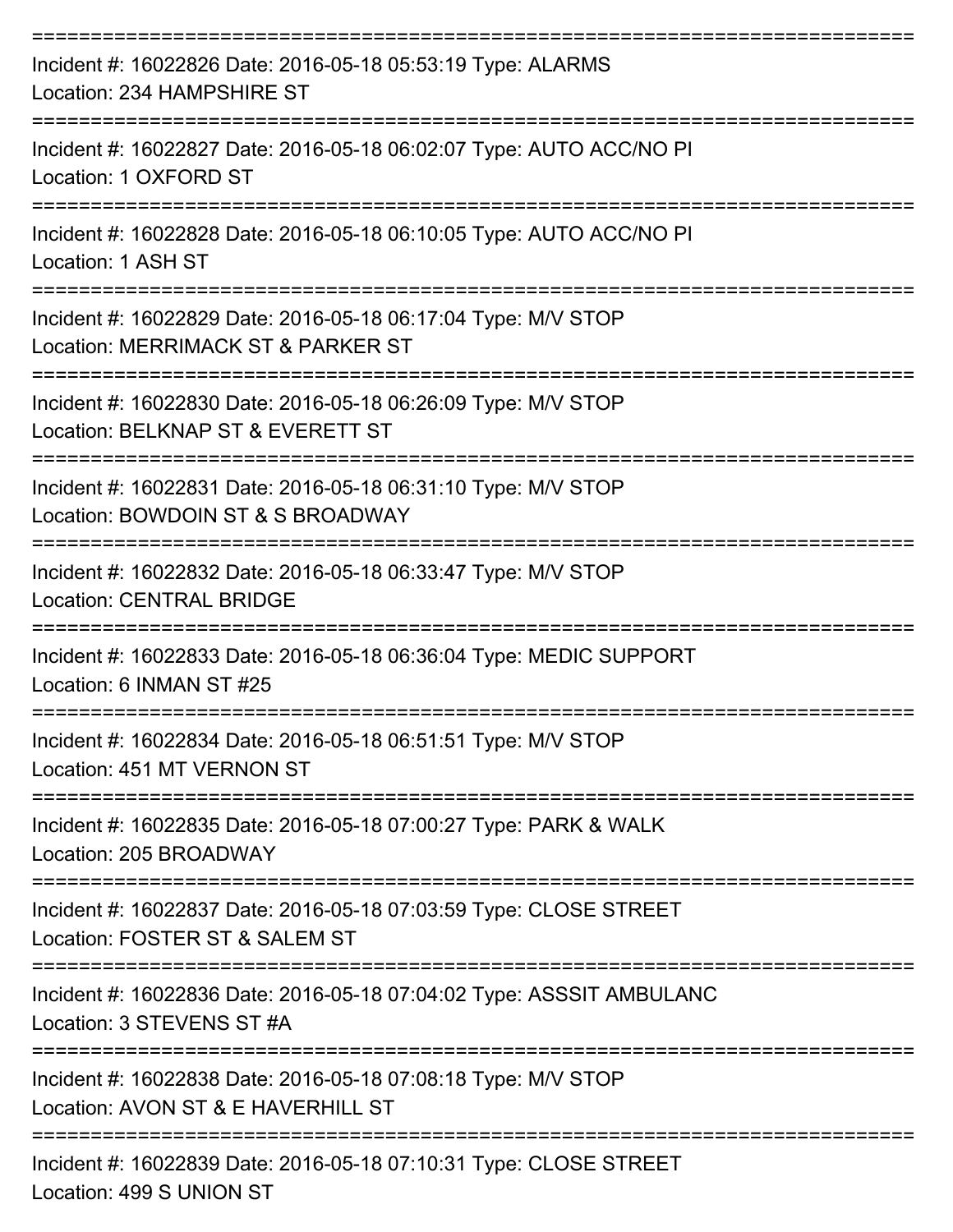| Incident #: 16022840 Date: 2016-05-18 07:21:39 Type: WIRE DOWN<br>Location: 101 E HAVERHILL ST                                                    |
|---------------------------------------------------------------------------------------------------------------------------------------------------|
| Incident #: 16022842 Date: 2016-05-18 07:22:09 Type: M/V STOP<br>Location: COMMON ST & FRANKLIN ST                                                |
| Incident #: 16022841 Date: 2016-05-18 07:22:29 Type: TOW OF M/V<br>Location: 9 SILESIA CT                                                         |
| Incident #: 16022843 Date: 2016-05-18 07:31:59 Type: TRESPASSING<br>Location: 151 LAWRENCE ST                                                     |
| Incident #: 16022844 Date: 2016-05-18 07:34:50 Type: M/V STOP<br>Location: AMESBURY ST & ESSEX ST<br>======================                       |
| Incident #: 16022845 Date: 2016-05-18 07:41:39 Type: M/V STOP<br>Location: 52 BEACON ST                                                           |
| Incident #: 16022846 Date: 2016-05-18 07:47:28 Type: LARCENY/PAST<br>Location: 8 BERESFORD ST                                                     |
| Incident #: 16022847 Date: 2016-05-18 07:50:46 Type: ALARMS<br>Location: 1134 ESSEX ST                                                            |
| Incident #: 16022848 Date: 2016-05-18 08:03:54 Type: M/V STOP<br>Location: BROADWAY & LOWELL ST                                                   |
| Incident #: 16022849 Date: 2016-05-18 08:06:12 Type: ALARMS<br>Location: MQUADE PAVING / 12 EMMETT ST                                             |
| Incident #: 16022850 Date: 2016-05-18 08:08:14 Type: AUTO ACC/NO PI<br>Location: MARSTON ST & 495 SOUTH ON RAMP<br>============================== |
| Incident #: 16022851 Date: 2016-05-18 08:12:20 Type: M/V STOP<br>Location: HAVERHILL ST & JACKSON ST                                              |
| Incident #: 16022852 Date: 2016-05-18 08:28:49 Type: M/V STOP<br>Location: 205 BROADWAY                                                           |
| Incident #: 16022853 Date: 2016-05-18 08:33:24 Type: ASSSIT AMBULANC<br>Location: 372 BROADWAY                                                    |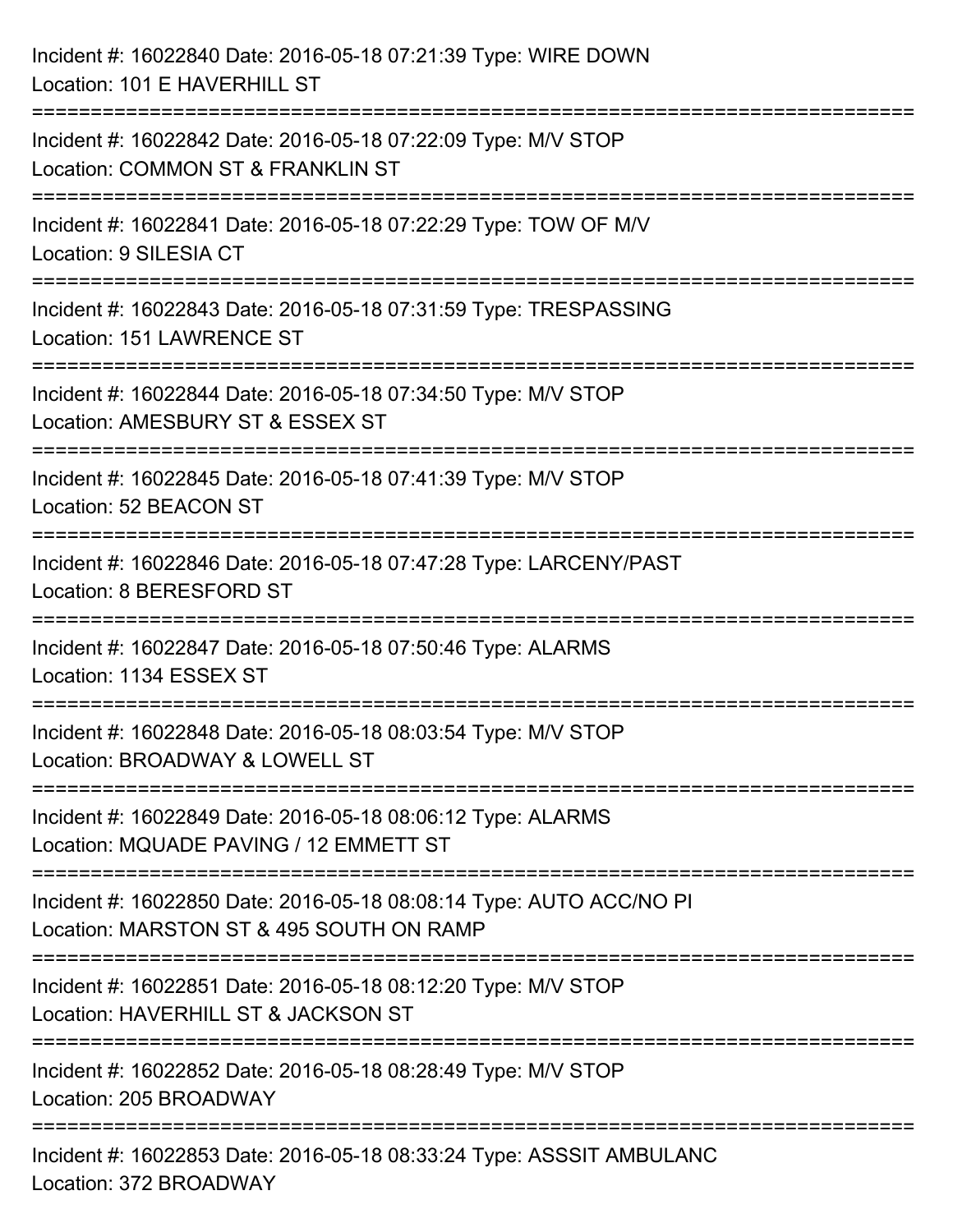| Incident #: 16022854 Date: 2016-05-18 08:54:12 Type: UNWANTEDGUEST<br>Location: 212 ARLINGTON ST                                              |
|-----------------------------------------------------------------------------------------------------------------------------------------------|
| Incident #: 16022855 Date: 2016-05-18 09:06:56 Type: COURT DOC SERVE<br>Location: LAWRENCE GENERAL HOSPITAL / 1 GENERAL ST                    |
| Incident #: 16022856 Date: 2016-05-18 09:19:17 Type: AUTO ACC/NO PI<br>Location: CANAL ST & UNION ST<br>===================================== |
| Incident #: 16022857 Date: 2016-05-18 09:21:44 Type: LARCENY/PAST<br>Location: 40 E LAUREL ST                                                 |
| Incident #: 16022858 Date: 2016-05-18 09:35:47 Type: DRUG VIO<br>Location: 70 N PARISH RD<br>=======================                          |
| Incident #: 16022860 Date: 2016-05-18 09:36:37 Type: KEEP PEACE<br>Location: 317 S BROADWAY #2                                                |
| Incident #: 16022859 Date: 2016-05-18 09:36:39 Type: TOW OF M/V<br>Location: 6VTP50 / 80 HAVERHILL ST<br>-----------------                    |
| Incident #: 16022861 Date: 2016-05-18 09:38:06 Type: TOW OF M/V<br>Location: 80 HAVERHILL ST                                                  |
| Incident #: 16022862 Date: 2016-05-18 09:48:09 Type: 209A/SERVE<br>Location: 37 WILMOT ST                                                     |
| Incident #: 16022863 Date: 2016-05-18 09:50:03 Type: 209A/SERVE<br>Location: 37 BROOK ST                                                      |
| Incident #: 16022864 Date: 2016-05-18 09:56:54 Type: 209A/SERVE<br>Location: 3 WOODLAND ST                                                    |
| Incident #: 16022865 Date: 2016-05-18 10:06:34 Type: 209A/SERVE<br>Location: 209 PARK ST                                                      |
| Incident #: 16022866 Date: 2016-05-18 10:07:51 Type: M/V STOP<br>Location: 91 ESSEX ST                                                        |
| Incident #: 16022867 Date: 2016-05-18 10:13:45 Type: M/V STOP<br>Location: 314 ESSEX ST                                                       |

===========================================================================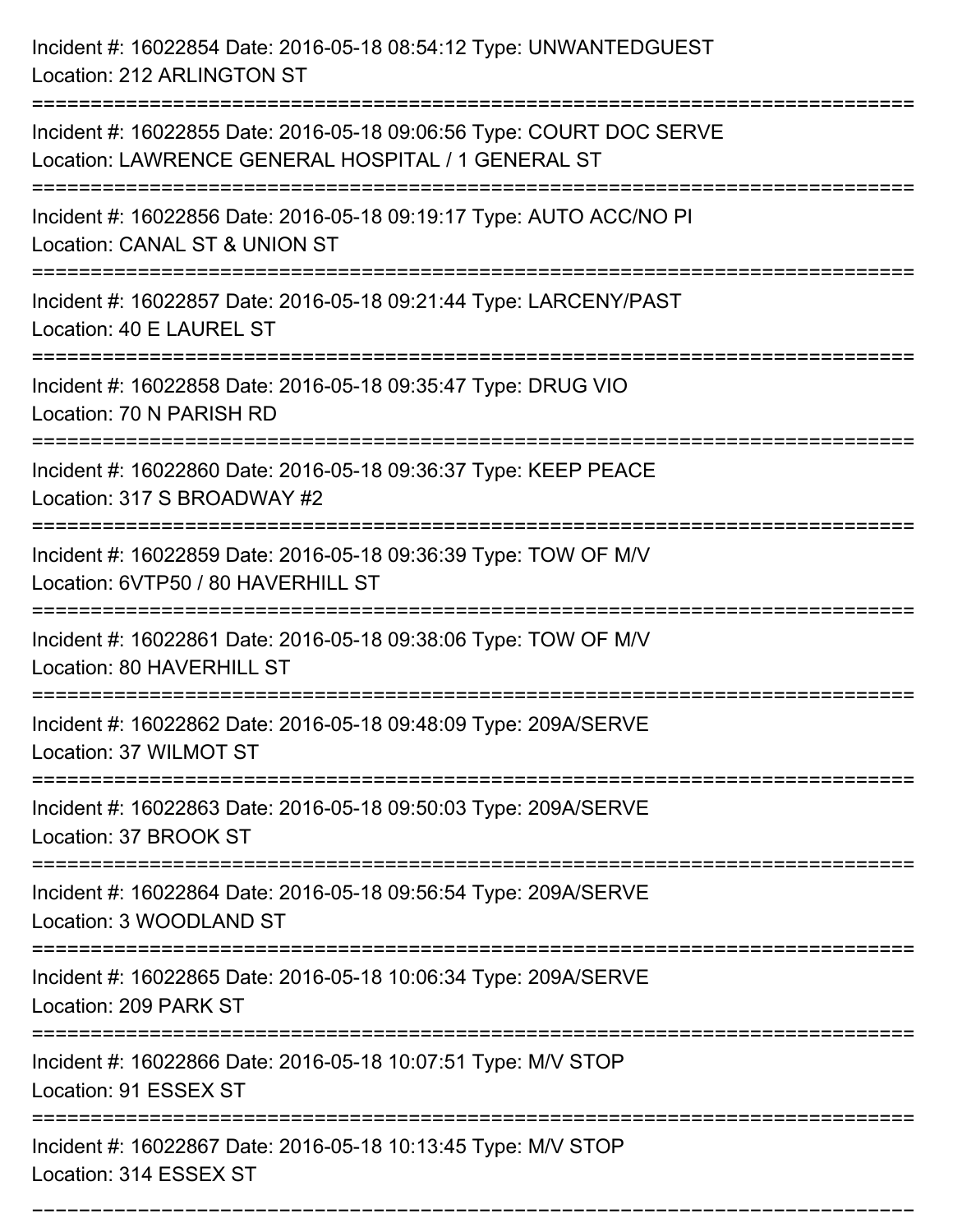| Incident #: 16022868 Date: 2016-05-18 10:18:58 Type: M/V STOP<br>Location: WENDYS / 55 HAMPSHIRE ST                                   |
|---------------------------------------------------------------------------------------------------------------------------------------|
| :=======================<br>Incident #: 16022869 Date: 2016-05-18 10:27:54 Type: ASSSIT OTHER PD<br>Location: 317 S BROADWAY          |
| Incident #: 16022871 Date: 2016-05-18 10:41:19 Type: COURT TIME<br><b>Location: APPLETON ST</b>                                       |
| Incident #: 16022870 Date: 2016-05-18 10:42:17 Type: DOMESTIC/PROG<br>Location: 100 CROSS ST FL 3                                     |
| Incident #: 16022872 Date: 2016-05-18 10:52:13 Type: ASSSIT OTHER PD<br>Location: 90 LOWELL ST                                        |
| Incident #: 16022873 Date: 2016-05-18 10:59:05 Type: CK WELL BEING<br>Location: 330 HOWARD ST                                         |
| Incident #: 16022874 Date: 2016-05-18 11:02:45 Type: AUTO ACC/NO PI<br>Location: 328 LAWRENCE ST<br>--------------------------------- |
| Incident #: 16022875 Date: 2016-05-18 11:03:17 Type: NOISE ORD<br>Location: HAFFNERS CAR WASH / PARKER ST                             |
| Incident #: 16022876 Date: 2016-05-18 11:16:46 Type: COURT TIME<br>Location: 2 APPLETON ST                                            |
| Incident #: 16022877 Date: 2016-05-18 11:25:49 Type: AUTO ACC/NO PI<br>Location: 340 METHUEN ST                                       |
| Incident #: 16022878 Date: 2016-05-18 11:28:35 Type: INVEST CONT<br>Location: 239 BROADWAY                                            |
| Incident #: 16022879 Date: 2016-05-18 11:33:04 Type: DRUG VIO<br>Location: EXETER ST & LAUREL ST                                      |
| Incident #: 16022880 Date: 2016-05-18 11:46:53 Type: TOW OF M/V<br>Location: 494 HAVERHILL ST                                         |
| Incident #: 16022881 Date: 2016-05-18 11:50:23 Type: AUTO ACC/PI<br>Location: GARDEN ST & NEWBURY ST                                  |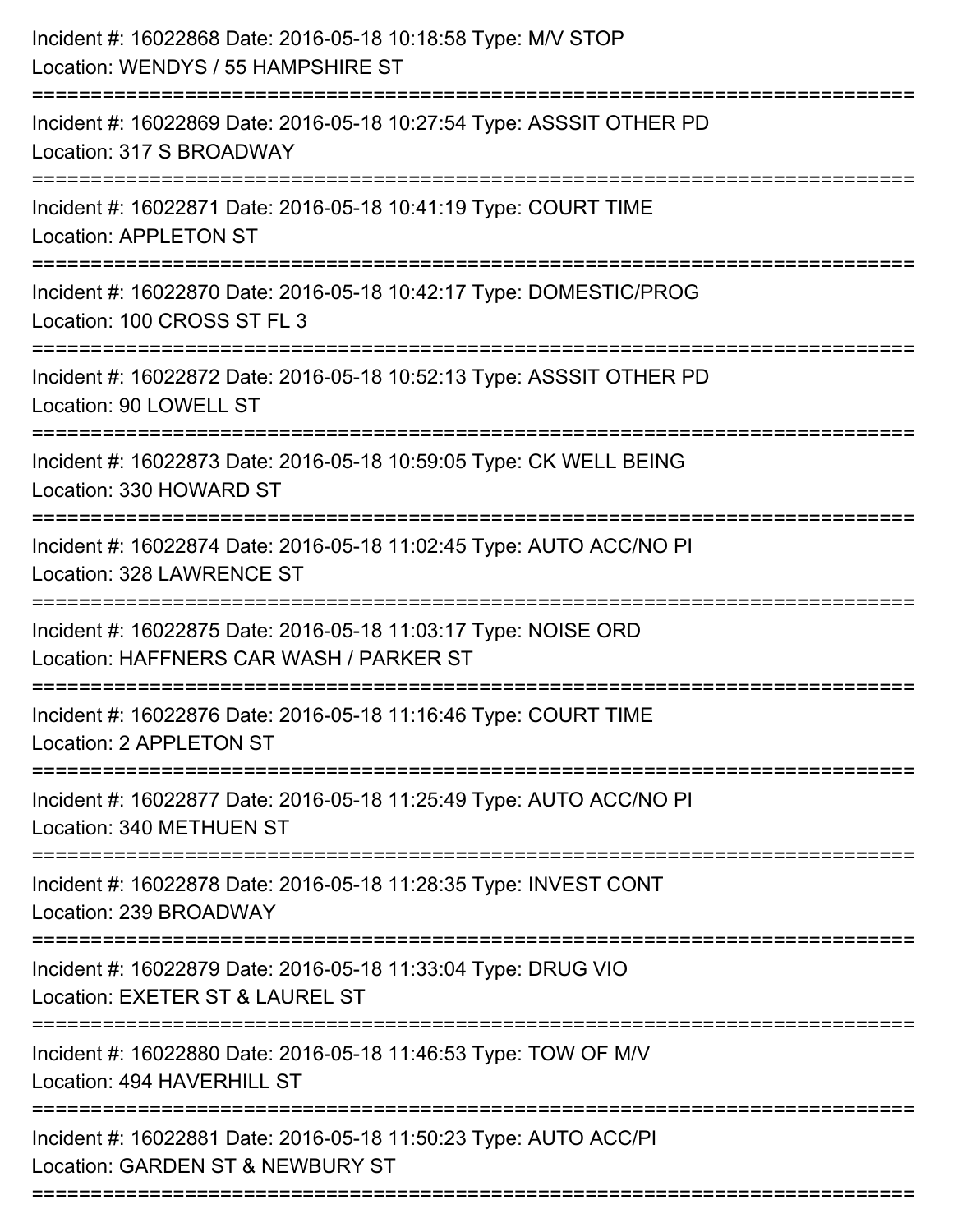Location: 21 SPRINGFIELD ST FL 2

| Incident #: 16022883 Date: 2016-05-18 11:59:01 Type: M/V STOP<br><b>Location: CANAL ST</b>                        |
|-------------------------------------------------------------------------------------------------------------------|
| Incident #: 16022884 Date: 2016-05-18 12:00:48 Type: A&B PAST<br>Location: 233 HAVERHILL ST                       |
| Incident #: 16022885 Date: 2016-05-18 12:01:46 Type: COURT DOC SERVE<br>Location: 94 SULLIVAN AV                  |
| Incident #: 16022886 Date: 2016-05-18 12:05:41 Type: COURT DOC SERVE<br>Location: 161 BOXFORD ST                  |
| Incident #: 16022887 Date: 2016-05-18 12:11:13 Type: M/V STOP<br>Location: BURGER KING / 187 BROADWAY             |
| Incident #: 16022888 Date: 2016-05-18 12:13:09 Type: 209A/SERVE<br>Location: 115 CAMBRIDGE ST                     |
| Incident #: 16022889 Date: 2016-05-18 12:19:21 Type: M/V STOP<br>Location: 72 EVERETT ST                          |
| ===========<br>Incident #: 16022890 Date: 2016-05-18 12:21:29 Type: M/V STOP<br>Location: 168 EVERETT ST          |
| Incident #: 16022891 Date: 2016-05-18 12:26:28 Type: LIC PLATE STO<br>Location: 84 BUNKERHILL ST                  |
| ===============<br>Incident #: 16022892 Date: 2016-05-18 12:27:07 Type: COURT DOC SERVE<br>Location: 94 SUMMER ST |
| Incident #: 16022893 Date: 2016-05-18 12:27:51 Type: COURT DOC SERVE<br>Location: 161 BOXFORD ST                  |
| Incident #: 16022894 Date: 2016-05-18 12:33:13 Type: 209A/SERVE<br>Location: 90 LOWELL ST                         |
| Incident #: 16022895 Date: 2016-05-18 13:08:29 Type: NOTIFICATION<br>Location: 55 AMES ST                         |
|                                                                                                                   |

Incident #: 16022896 Date: 2016 05 18 13:13:55 Type: MEDIC SUPPORT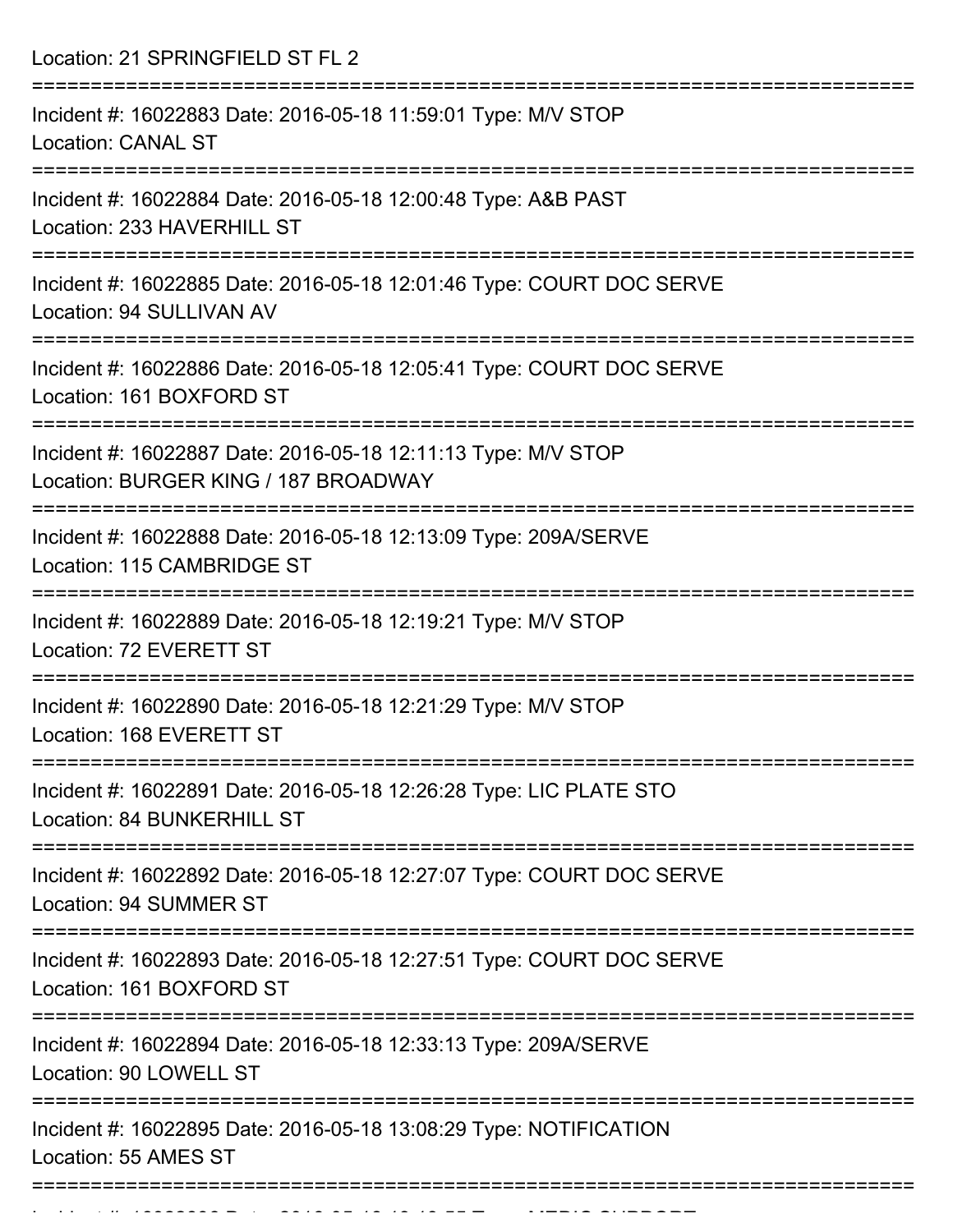| Location: TACO GUAPO / 202 BROADWAY                                                                                         |
|-----------------------------------------------------------------------------------------------------------------------------|
| Incident #: 16022897 Date: 2016-05-18 13:29:36 Type: M/V STOP<br>Location: 237 ESSEX ST                                     |
| Incident #: 16022898 Date: 2016-05-18 13:34:24 Type: DRUG VIO<br><b>Location: UNION ST</b>                                  |
| Incident #: 16022899 Date: 2016-05-18 13:37:36 Type: SUS PERS/MV<br>Location: 202 BROADWAY                                  |
| Incident #: 16022900 Date: 2016-05-18 13:46:23 Type: M/V STOP<br>Location: COMMON ST & JACKSON ST<br>---------------------- |
| Incident #: 16022901 Date: 2016-05-18 13:51:49 Type: M/V STOP<br>Location: 83 JACKSON ST                                    |
| Incident #: 16022902 Date: 2016-05-18 14:02:21 Type: M/V STOP<br>Location: 10 MARGIN ST                                     |
| Incident #: 16022903 Date: 2016-05-18 14:10:43 Type: SUS PERS/MV<br>Location: COMMON ST & JACKSON ST                        |
| Incident #: 16022904 Date: 2016-05-18 14:11:33 Type: M/V STOP<br>Location: MERRIMACK ST & PARKER ST                         |
| Incident #: 16022905 Date: 2016-05-18 14:15:53 Type: DOMESTIC/PAST<br>Location: 26 CAMELLA TEOLI WY                         |
| Incident #: 16022906 Date: 2016-05-18 14:18:40 Type: AUTO ACC/NO PI<br>Location: 122 CROSS ST                               |
| Incident #: 16022907 Date: 2016-05-18 14:25:39 Type: RECOV/STOL/MV<br>Location: PEMBERTON / null                            |
| Incident #: 16022908 Date: 2016-05-18 14:29:56 Type: SEIZED PROP<br>Location: 90 LOWELL ST                                  |
| Incident #: 16022909 Date: 2016-05-18 14:42:06 Type: MV/BLOCKING<br>Location: 473 HAMPSHIRE ST                              |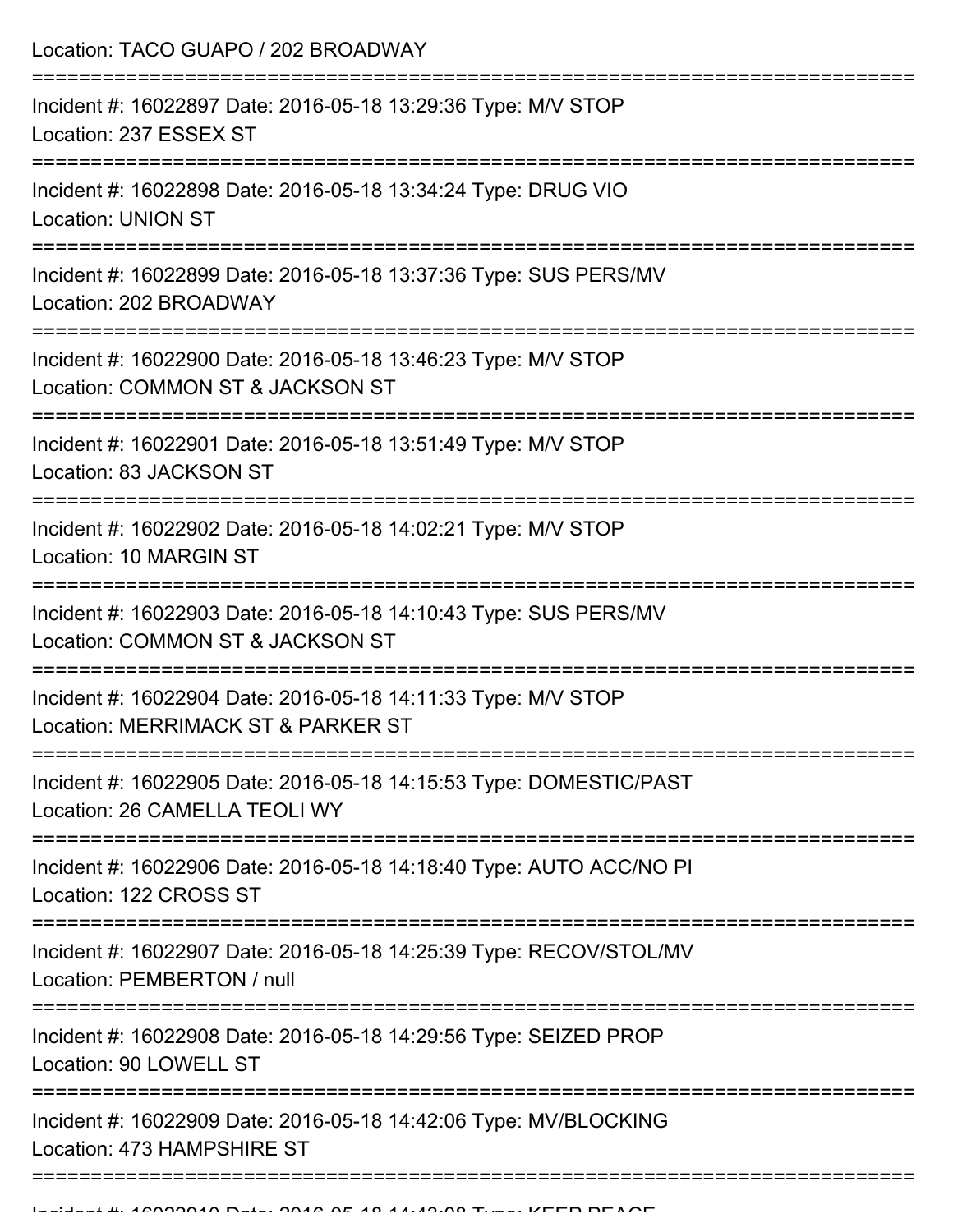| Location: FIRST CLASS TIRE / 320 S BROADWAY #R                                                                                         |
|----------------------------------------------------------------------------------------------------------------------------------------|
| Incident #: 16022911 Date: 2016-05-18 14:43:38 Type: SUICIDE ATTEMPT<br>Location: 12 METHUEN ST                                        |
| Incident #: 16022912 Date: 2016-05-18 14:46:38 Type: B&E/PAST<br>Location: 53 BRADFORD ST #1                                           |
| Incident #: 16022913 Date: 2016-05-18 14:51:54 Type: SUS PERS/MV<br>Location: 360 BROADWAY                                             |
| :===================================<br>Incident #: 16022914 Date: 2016-05-18 14:53:19 Type: INVESTIGATION<br>Location: 70 N PARISH RD |
| Incident #: 16022915 Date: 2016-05-18 14:57:47 Type: TOW OF M/V<br>Location: 25 BOEHM ST                                               |
| ===============================<br>Incident #: 16022916 Date: 2016-05-18 15:01:22 Type: SUICIDE ATTEMPT<br>Location: 12 METHUEN ST     |
| Incident #: 16022917 Date: 2016-05-18 15:01:44 Type: AUTO ACC/PI<br>Location: NEW ENGLAND NEUROLOGICAL / 360 MERRIMACK ST              |
| Incident #: 16022918 Date: 2016-05-18 15:13:22 Type: AUTO ACC/NO PI<br>Location: 15 LENOX CIR                                          |
| ----------------------------<br>Incident #: 16022919 Date: 2016-05-18 15:43:46 Type: SUS PERS/MV<br><b>Location: HANCOCK ST</b>        |
| Incident #: 16022920 Date: 2016-05-18 16:07:59 Type: TRESPASSING<br>Location: TACO GUAPO / 202 BROADWAY                                |
| Incident #: 16022921 Date: 2016-05-18 16:09:06 Type: M/V STOP<br>Location: APPLETON ST & ESSEX ST                                      |
| Incident #: 16022922 Date: 2016-05-18 16:09:22 Type: UNWANTEDGUEST<br>Location: 28 BODWELL ST FL 1                                     |
| Incident #: 16022923 Date: 2016-05-18 16:10:50 Type: AUTO ACC/NO PI<br>Location: PARKER ST & SALEM ST                                  |
| Incident #: 16022924 Date: 2016-05-18 16:25:37 Type: ANIMAL COMPL                                                                      |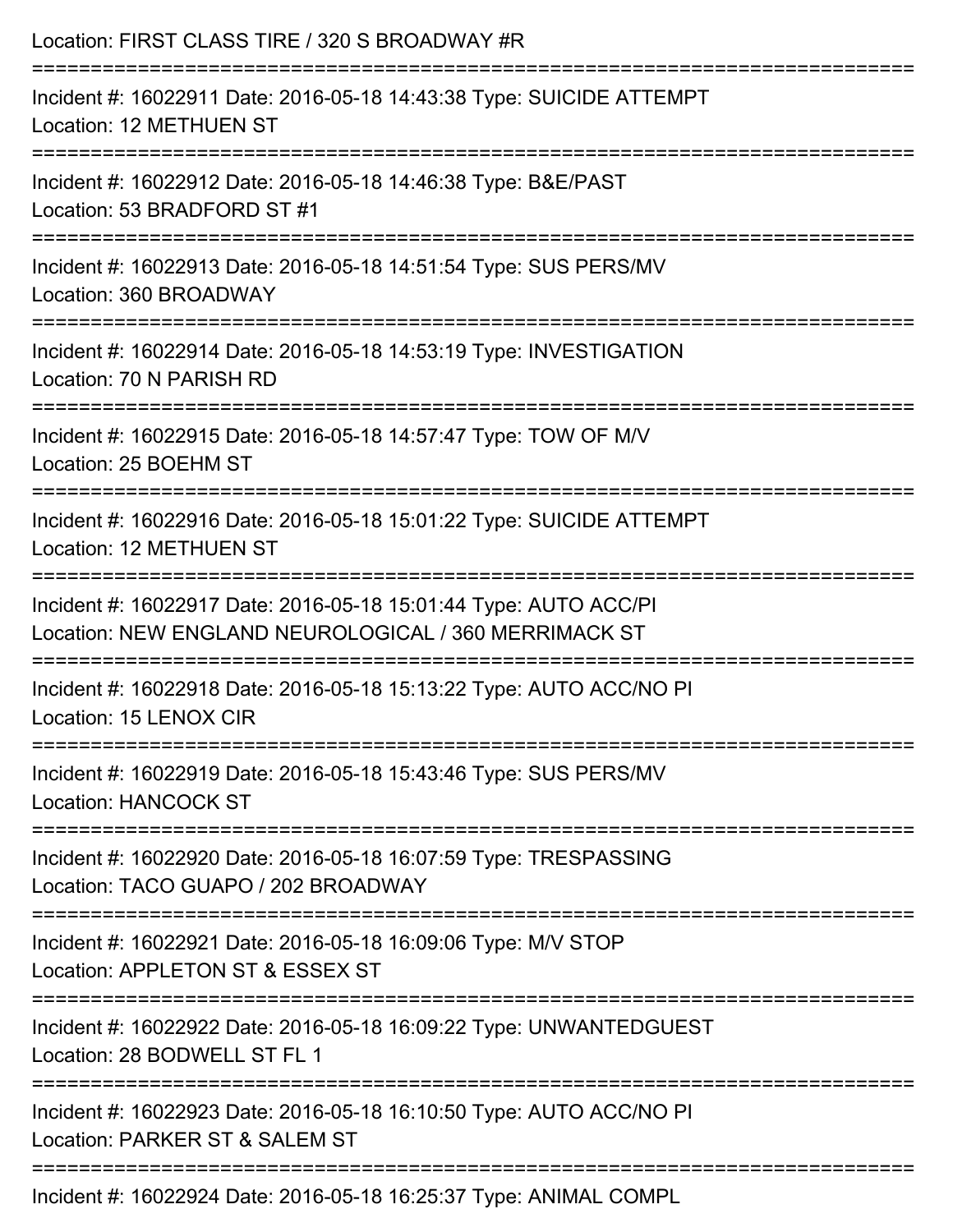| Incident #: 16022925 Date: 2016-05-18 16:52:36 Type: DOMESTIC/PROG<br>Location: 242 PROSPECT ST #A         |
|------------------------------------------------------------------------------------------------------------|
| Incident #: 16022926 Date: 2016-05-18 17:13:00 Type: AUTO ACC/UNK PI<br>Location: HAMPSHIRE ST & LOWELL ST |
| Incident #: 16022927 Date: 2016-05-18 17:17:22 Type: VIO CITY ORD<br>Location: 32 ROWE ST                  |
| Incident #: 16022928 Date: 2016-05-18 17:23:16 Type: M/V STOP<br>Location: BROADWAY & HAVERHILL ST         |
| Incident #: 16022929 Date: 2016-05-18 17:28:16 Type: M/V STOP<br>Location: 143 WEST ST                     |
| Incident #: 16022930 Date: 2016-05-18 17:28:52 Type: M/V STOP<br>Location: 143 WEST ST                     |
| Incident #: 16022931 Date: 2016-05-18 17:34:47 Type: DISTURBANCE<br>Location: 68 KENDALL ST                |
| Incident #: 16022932 Date: 2016-05-18 17:38:51 Type: M/V STOP<br>Location: FALLS BRIDGE / null             |
| Incident #: 16022933 Date: 2016-05-18 17:57:50 Type: M/V STOP<br>Location: FARNHAM ST & S UNION ST         |
| Incident #: 16022934 Date: 2016-05-18 17:58:56 Type: M/V STOP<br>Location: LAWRENCE ST & MAPLE ST          |
| Incident #: 16022935 Date: 2016-05-18 18:13:39 Type: M/V STOP<br>Location: JACKSON ST & SUMMER ST          |
| Incident #: 16022936 Date: 2016-05-18 18:19:19 Type: M/V STOP<br>Location: COMMON ST & JACKSON ST          |
| Incident #: 16022937 Date: 2016-05-18 18:20:37 Type: M/V STOP<br>Location: 500 MERRIMACK ST                |
| Incident #: 16022938 Date: 2016-05-18 18:21:08 Type: NEIGHBOR PROB                                         |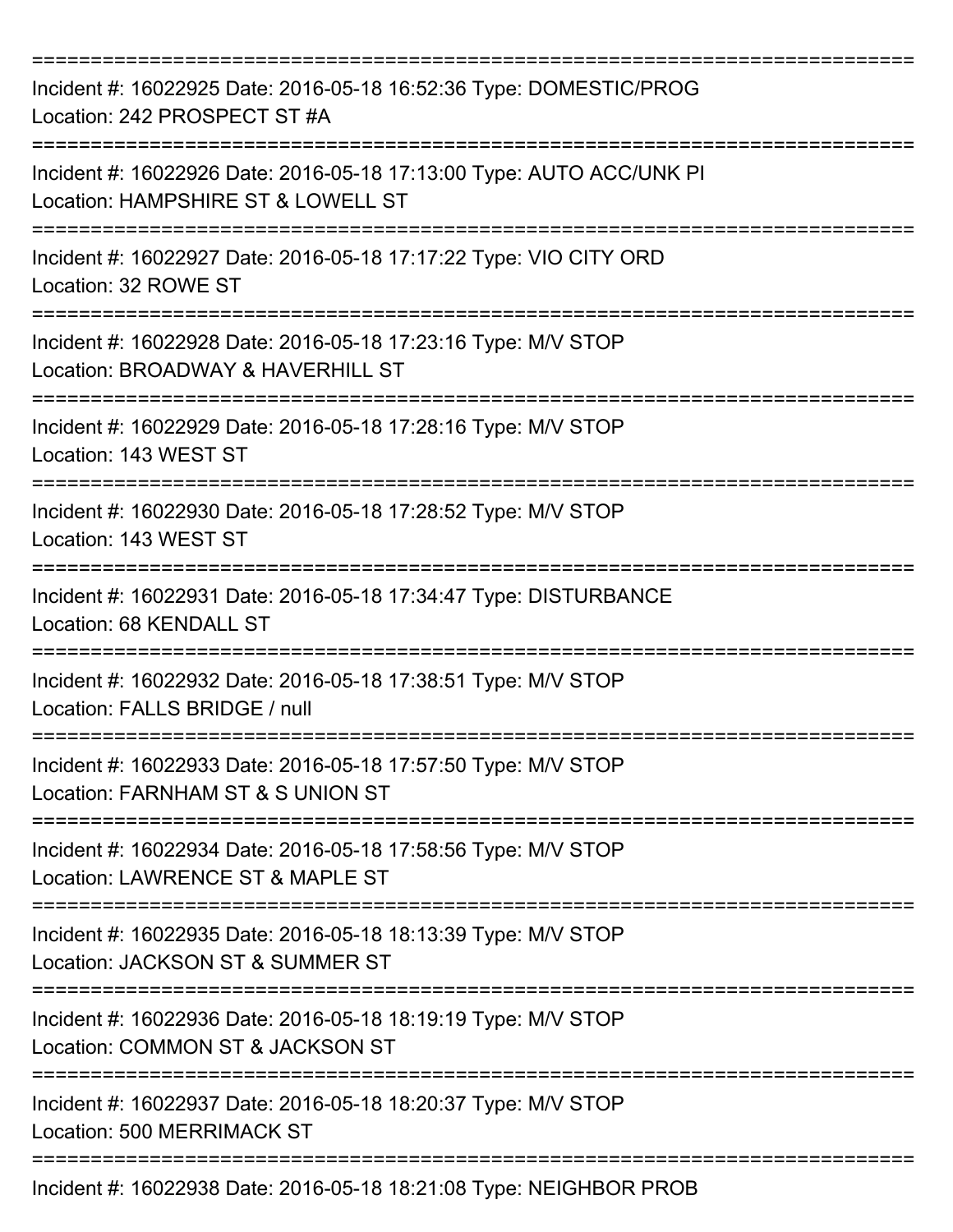| Incident #: 16022939 Date: 2016-05-18 18:29:02 Type: ALARMS<br>Location: 700 ESSEX ST                                               |
|-------------------------------------------------------------------------------------------------------------------------------------|
| Incident #: 16022940 Date: 2016-05-18 18:31:05 Type: DISTURBANCE<br>Location: BROADWAY & HAVERHILL ST                               |
| Incident #: 16022941 Date: 2016-05-18 18:33:13 Type: M/V STOP<br>Location: 486 ESSEX ST                                             |
| Incident #: 16022942 Date: 2016-05-18 18:41:29 Type: M/V STOP<br>Location: BROADWAY & CEDAR ST                                      |
| Incident #: 16022943 Date: 2016-05-18 18:43:13 Type: UNWANTEDGUEST<br>Location: MERRIMACK ST & S CANAL ST<br>====================== |
| Incident #: 16022944 Date: 2016-05-18 18:49:12 Type: CK WELL BEING<br>Location: 222 ESSEX ST #201 FL 2                              |
| Incident #: 16022945 Date: 2016-05-18 18:53:12 Type: LARCENY/PAST<br>Location: 7 EASTON ST                                          |
| Incident #: 16022946 Date: 2016-05-18 18:56:37 Type: DRUG VIO<br>Location: 50 ISLAND ST                                             |
| Incident #: 16022947 Date: 2016-05-18 19:06:38 Type: DISORDERLY<br>Location: TARBOX SCHOOL / 59 ALDER ST                            |
| Incident #: 16022948 Date: 2016-05-18 19:26:07 Type: MEDIC SUPPORT<br>Location: 388 HAVERHILL ST                                    |
| Incident #: 16022949 Date: 2016-05-18 19:33:24 Type: GENERAL SERV<br>Location: 20 CYPRESS AV                                        |
| Incident #: 16022950 Date: 2016-05-18 19:57:07 Type: M/V STOP<br>Location: FALLS BRIDGE / null                                      |
| Incident #: 16022951 Date: 2016-05-18 19:59:48 Type: E911 HANGUP<br>Location: 12 CUSTER ST                                          |
| Incident #: 16022952 Date: 2016-05-18 20:05:06 Type: ALARM/BURG                                                                     |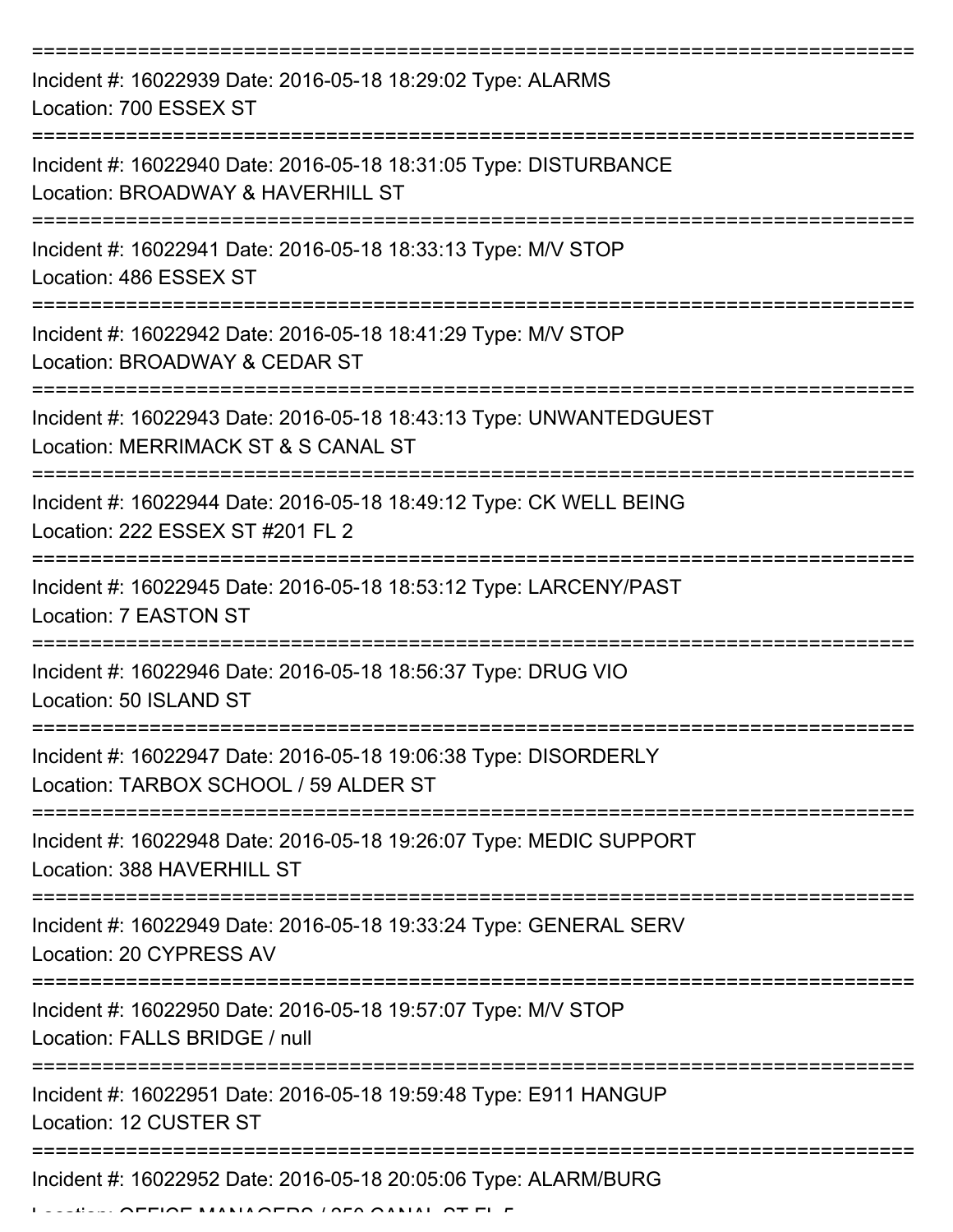| Incident #: 16022954 Date: 2016-05-18 20:06:14 Type: MAL DAMAGE<br>Location: 5 THORNTON AV                                           |
|--------------------------------------------------------------------------------------------------------------------------------------|
| Incident #: 16022953 Date: 2016-05-18 20:09:01 Type: DOMESTIC/PAST<br>Location: 4 MT VERNON ST                                       |
| Incident #: 16022955 Date: 2016-05-18 20:28:55 Type: WOMAN DOWN<br>Location: 34 PARKER ST #4                                         |
| Incident #: 16022956 Date: 2016-05-18 20:31:02 Type: ALARM/BURG<br>Location: GO ONE DOLLAR / 73 WINTHROP AV                          |
| Incident #: 16022957 Date: 2016-05-18 20:33:58 Type: SUS PERS/MV<br>Location: 26 BERESFORD ST                                        |
| Incident #: 16022958 Date: 2016-05-18 20:42:38 Type: MEDIC SUPPORT<br>Location: 15 E DALTON ST #4                                    |
| Incident #: 16022959 Date: 2016-05-18 21:03:29 Type: SUS PERS/MV<br>Location: POINT TO POINT GLOBAL SECURITY / 360 MERRIMACK ST FL 1 |
| Incident #: 16022960 Date: 2016-05-18 21:10:31 Type: DOMESTIC/PROG<br>Location: 100 FOSTER ST #2                                     |
| Incident #: 16022961 Date: 2016-05-18 21:14:26 Type: MV/BLOCKING<br>Location: 2 RHINE ST                                             |
| Incident #: 16022962 Date: 2016-05-18 21:16:14 Type: MISSING PERS<br>Location: 362 S BROADWAY FL 2                                   |
| Incident #: 16022963 Date: 2016-05-18 21:33:08 Type: INVESTIGATION<br>Location: 34 PARKER ST                                         |
| Incident #: 16022964 Date: 2016-05-18 21:35:31 Type: DOMESTIC/PROG<br>Location: 968 ESSEX ST                                         |
| Incident #: 16022965 Date: 2016-05-18 21:39:18 Type: AUTO ACC/NO PI<br>Location: 77 WARREN ST                                        |
| Incident #: 16022966 Date: 2016-05-18 21:39:46 Type: M/V STOP                                                                        |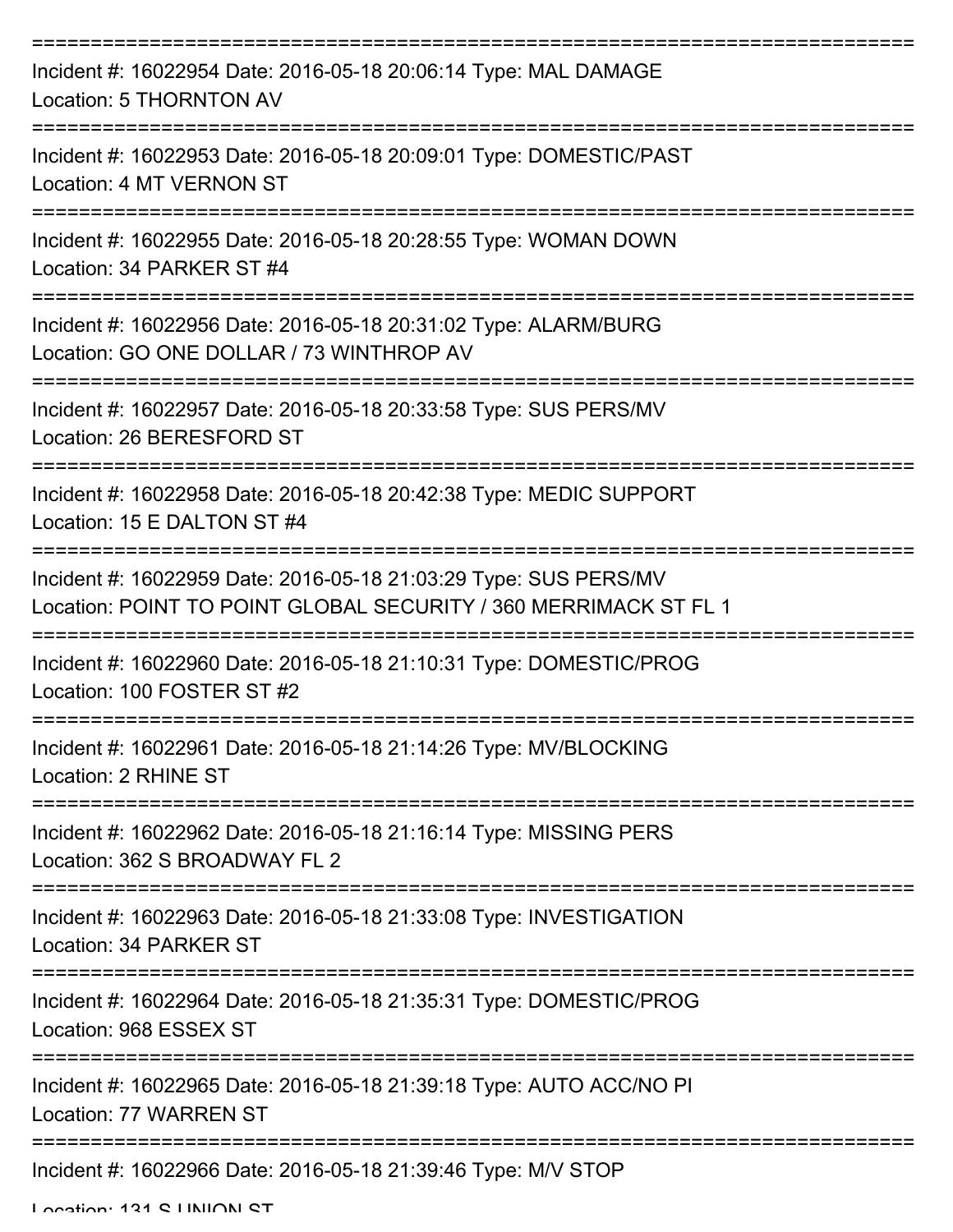| Incident #: 16022967 Date: 2016-05-18 21:51:01 Type: NOISE ORD<br><b>Location: THORNTON AV</b>                                 |
|--------------------------------------------------------------------------------------------------------------------------------|
| Incident #: 16022968 Date: 2016-05-18 22:02:44 Type: SUS PERS/MV<br>Location: KENT ST & S UNION ST                             |
| Incident #: 16022969 Date: 2016-05-18 22:04:31 Type: NOISE ORD<br>Location: BERKELEY ST & JACKSON ST<br>---------------        |
| Incident #: 16022970 Date: 2016-05-18 22:05:58 Type: SUS PERS/MV<br>Location: 3 JEFFERSON ST                                   |
| ----------------<br>Incident #: 16022971 Date: 2016-05-18 22:06:37 Type: DOMESTIC/PROG<br>Location: 11 LAWRENCE ST #304        |
| Incident #: 16022972 Date: 2016-05-18 22:07:28 Type: ALARM/BURG<br>Location: GO 1 DOLLAR / 73 WINTHROP AV                      |
| Incident #: 16022973 Date: 2016-05-18 22:15:23 Type: DK (DRUNK)<br>Location: 50 MELVIN ST                                      |
| Incident #: 16022974 Date: 2016-05-18 22:17:25 Type: NOISE ORD<br>Location: 29 KINGSTON ST                                     |
| Incident #: 16022975 Date: 2016-05-18 22:24:09 Type: M/V STOP<br><b>Location: S UNION ST</b>                                   |
| ===============<br>Incident #: 16022976 Date: 2016-05-18 22:26:00 Type: GUN CALL<br>Location: 41 BERKELEY ST                   |
| Incident #: 16022977 Date: 2016-05-18 22:27:11 Type: MISSING PERS<br>Location: 441 S BROADWAY FL 2                             |
| Incident #: 16022978 Date: 2016-05-18 22:27:32 Type: NOISE ORD<br>Location: AMESBURY ST & COMMON ST                            |
| Incident #: 16022980 Date: 2016-05-18 22:34:51 Type: KEEP PEACE<br>Location: 9 ELM ST FL 3                                     |
| -------------------<br>Incident #: 16022979 Date: 2016-05-18 22:35:04 Type: MEDIC SUPPORT<br>Location: MCDONALDS / 50 BROADWAY |